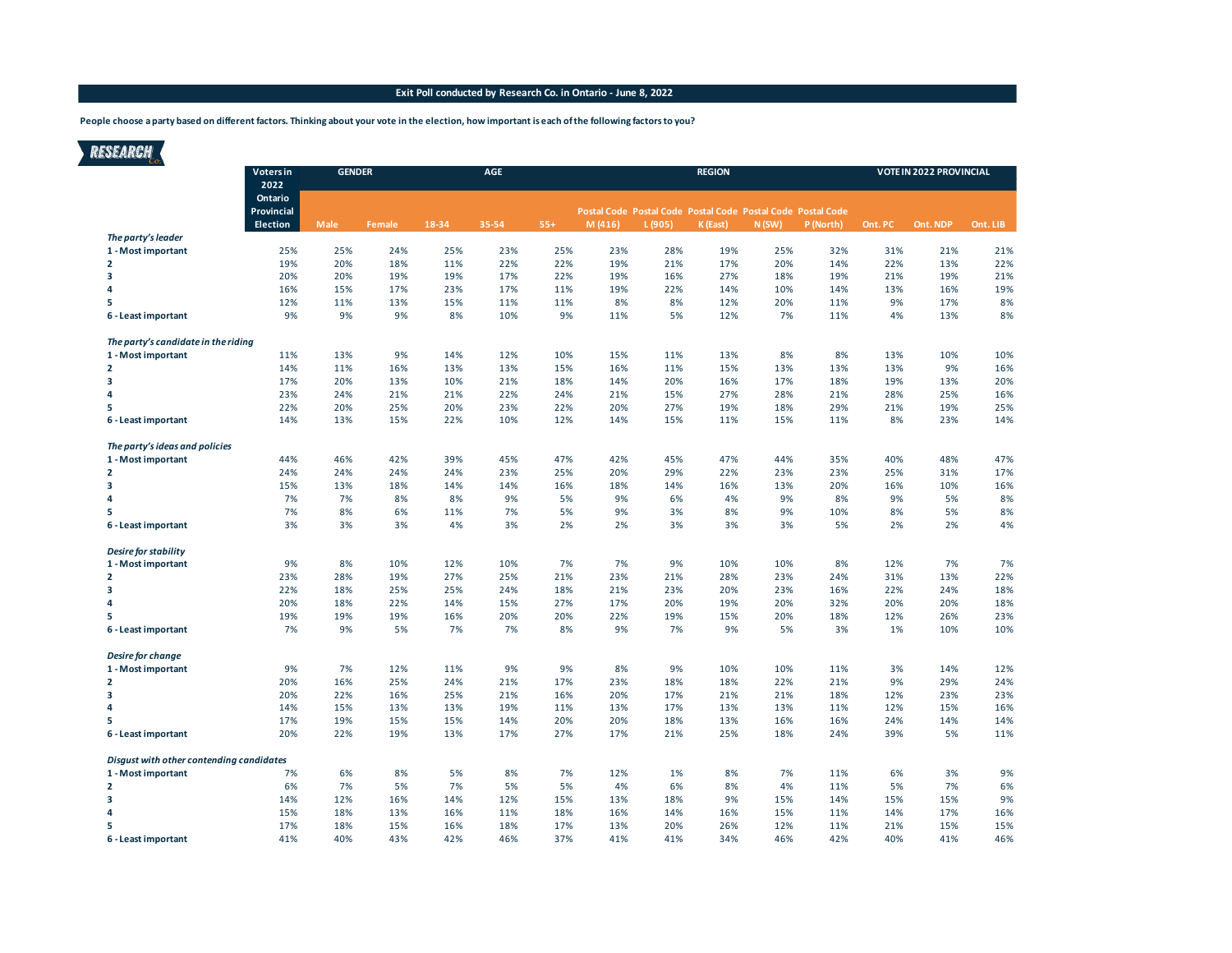## **Exit Poll conducted by Research Co. in Ontario - June 8, 2022**

There has been a lot of talk recently about "strategic voting", which is defined as voting for the candidate in your riding who has the best chance of defeating a party you dislike, even if the candidate you vote for is no **preference. Thinking about this, did you "vote strategically" in this election?**



| vv.                              |                 |                                                             |        |       |            |       |          |               |          |       |           |         |          |                                |  |  |
|----------------------------------|-----------------|-------------------------------------------------------------|--------|-------|------------|-------|----------|---------------|----------|-------|-----------|---------|----------|--------------------------------|--|--|
|                                  | Voters in       | <b>GENDER</b>                                               |        |       | <b>AGE</b> |       |          | <b>REGION</b> |          |       |           |         |          | <b>VOTE IN 2022 PROVINCIAL</b> |  |  |
|                                  | 2022            |                                                             |        |       |            |       |          |               |          |       |           |         |          |                                |  |  |
|                                  | Ontario         |                                                             |        |       |            |       |          |               |          |       |           |         |          |                                |  |  |
|                                  | Provincial      | Postal Code Postal Code Postal Code Postal Code Postal Code |        |       |            |       |          |               |          |       |           |         |          |                                |  |  |
|                                  | <b>Election</b> | <b>Male</b>                                                 | Female | 18-34 | 35-54      | $55+$ | (M(416)) | (905)         | K (East) | N(SW) | P (North) | Ont. PC | Ont. NDP | Ont. LIB                       |  |  |
| Yes, I voted strategically       | 44%             | 45%                                                         | 44%    | 62%   | 47%        | 33%   | 53%      | 43%           | 47%      | 41%   | 25%       | 39%     | 39%      | 56%                            |  |  |
| No, I did not vote strategically | 56%             | 55%                                                         | 56%    | 38%   | 53%        | 67%   | 47%      | 57%           | 53%      | 59%   | 75%       | 61%     | 61%      | 44%                            |  |  |